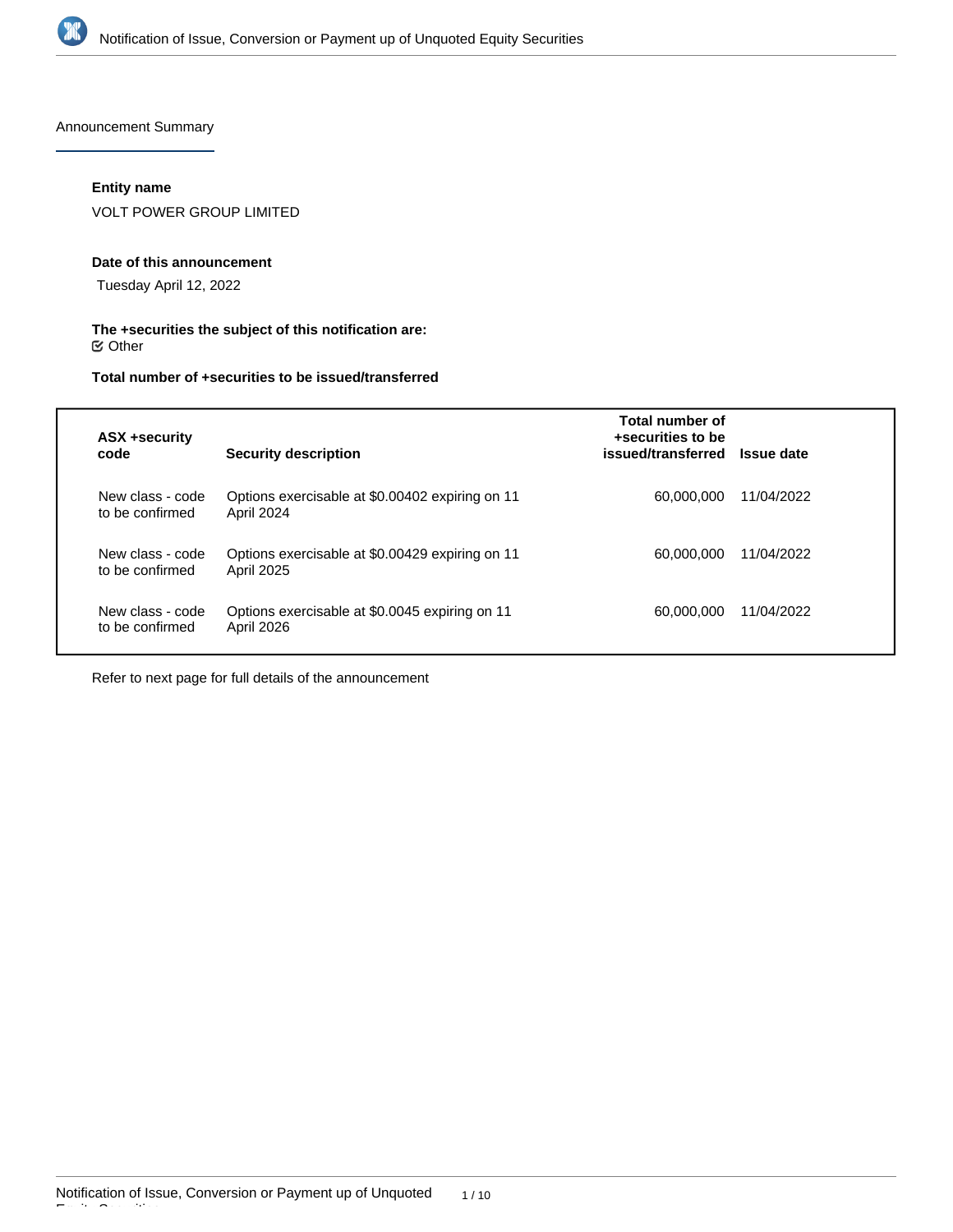

Part 1 - Entity and announcement details

# **1.1 Name of entity**

VOLT POWER GROUP LIMITED

We (the entity named above) give notice of the issue, conversion or payment up of the following unquoted +securities.

**1.2 Registered number type** ABN

**Registration number** 62009423189

**1.3 ASX issuer code** VPR

# **1.4 The announcement is**

New announcement

# **1.5 Date of this announcement**

12/4/2022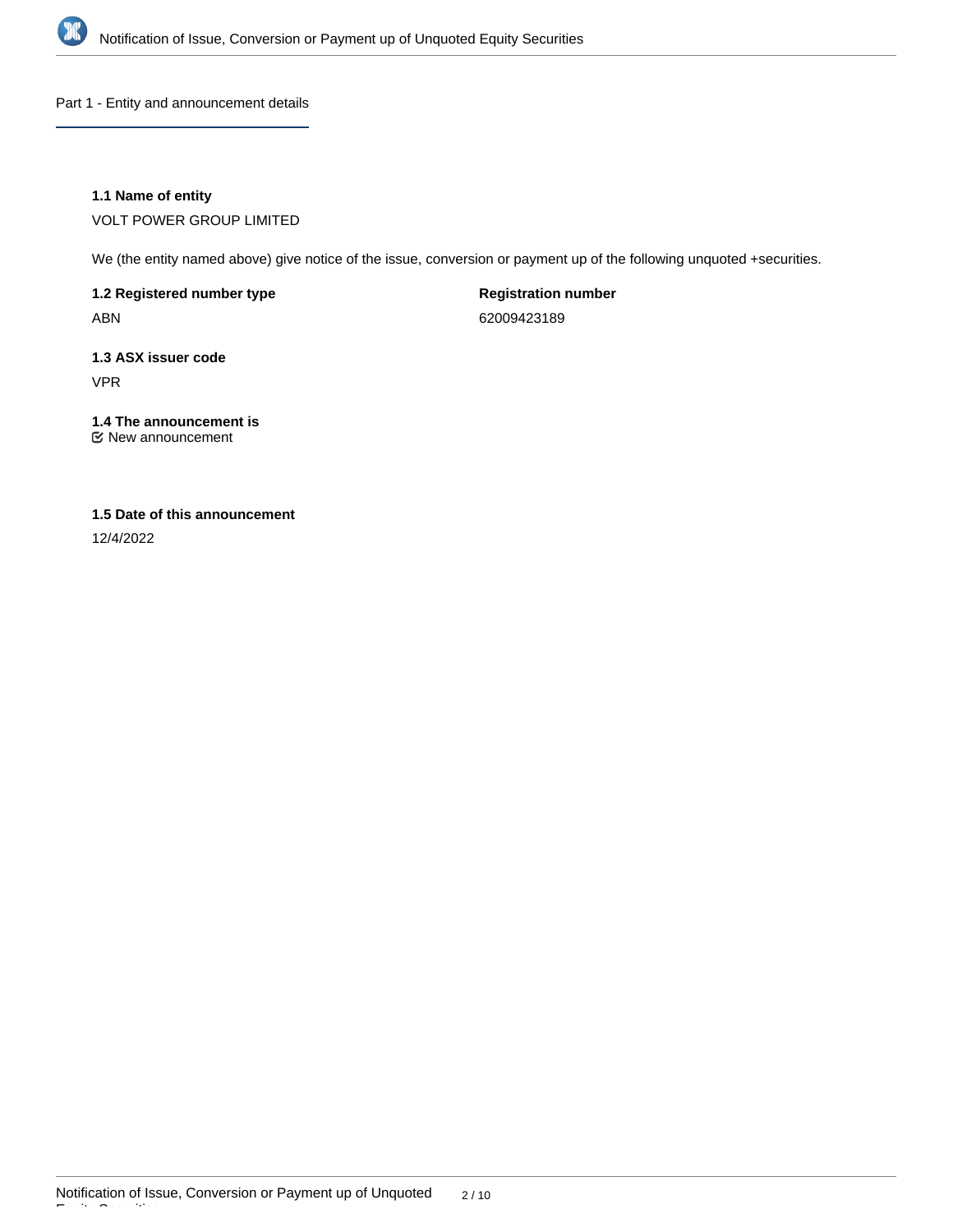

# Part 2 - Issue details

**2.1 The +securities the subject of this notification are:**

Other

## **Please specify**

Please refer to Appendix 3B lodged on 11 April 2022

# **2.2a This notification is given in relation to an issue of +securities in a class which is not quoted on ASX and which:**

does not have an existing ASX security code ("new class")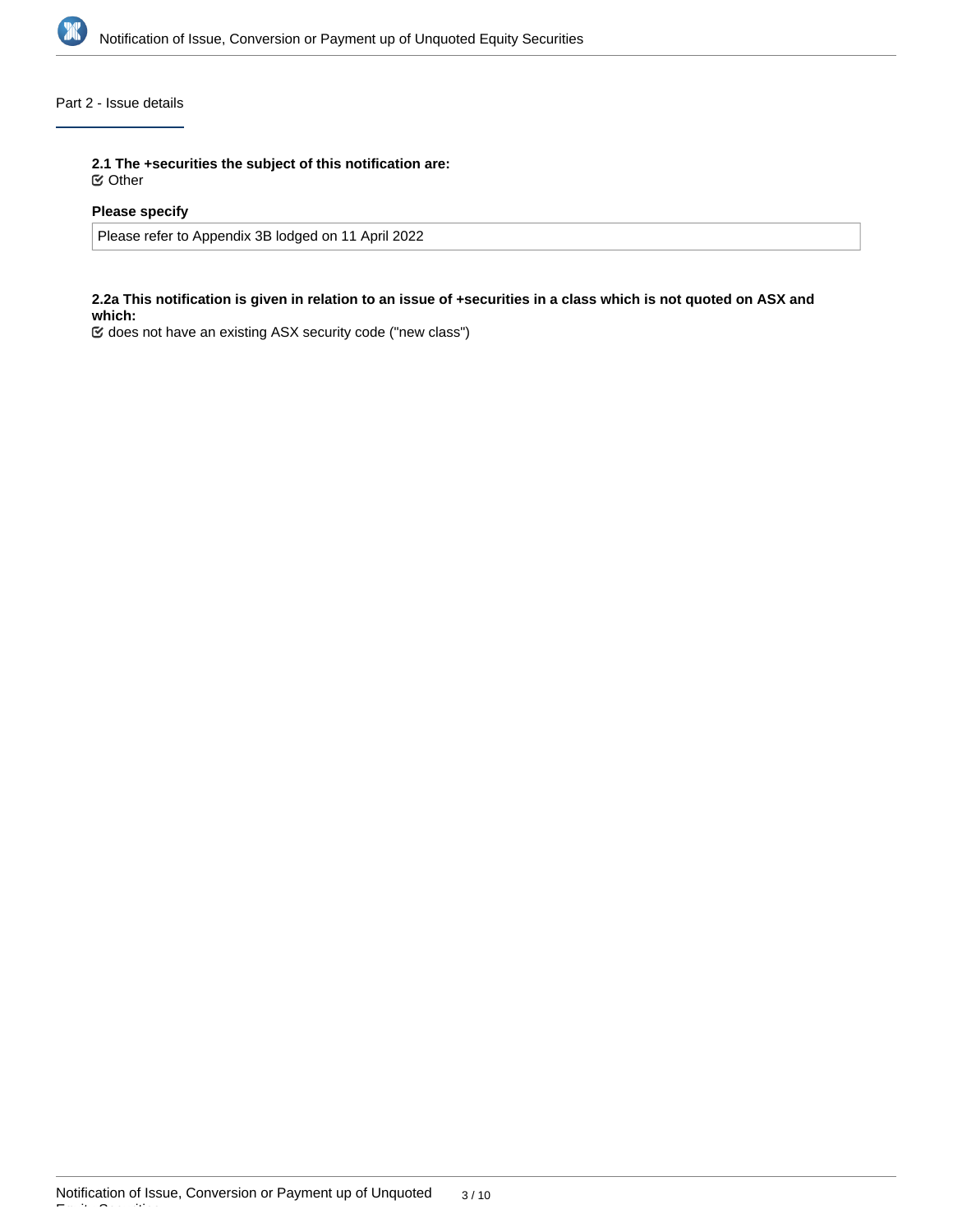

Part 3C - number and type of +securities the subject of this notification (new class) where issue has not previously been notified to ASX

### in an Appendix 3B

#### **New +securities**

| ASX +security code                                                | +Security description                                                                                            |
|-------------------------------------------------------------------|------------------------------------------------------------------------------------------------------------------|
| New class - code to be confirmed                                  | Options exercisable at \$0.00402 expiring on 11 April 2024                                                       |
| +Security type                                                    | <b>ISIN code</b>                                                                                                 |
| Options                                                           |                                                                                                                  |
| Date the +securities the subject of this notification were issued |                                                                                                                  |
| 11/4/2022                                                         |                                                                                                                  |
| $\mathfrak{C}$ Yes                                                | Will all the +securities issued in this class rank equally in all respects from their issue date?                |
|                                                                   |                                                                                                                  |
|                                                                   |                                                                                                                  |
| listing rule 6.1?<br><b>Mo</b>                                    | Have you received confirmation from ASX that the terms of the +securities are appropriate and equitable under    |
| issued.                                                           | Please provide a URL link for a document lodged with ASX setting out the material terms of the +securities being |

<https://www.asx.com.au/asxpdf/20220411/pdf/457x13w6m14rvp.pdf>

# Options Details

| +Security currency      | <b>Exercise price</b> | Expiry date |
|-------------------------|-----------------------|-------------|
| AUD - Australian Dollar | AUD 0.00400000        | 11/4/2024   |

**Details of the existing class of +security that will be issued upon exercise or conversion of this new class of company option**

**Other** 

Equity Securities

# **Description**

Fully Paid Ordinary Shares

# **Any other information the entity wishes to provide about the +securities the subject of this notification**

Exercise price of \$0.00402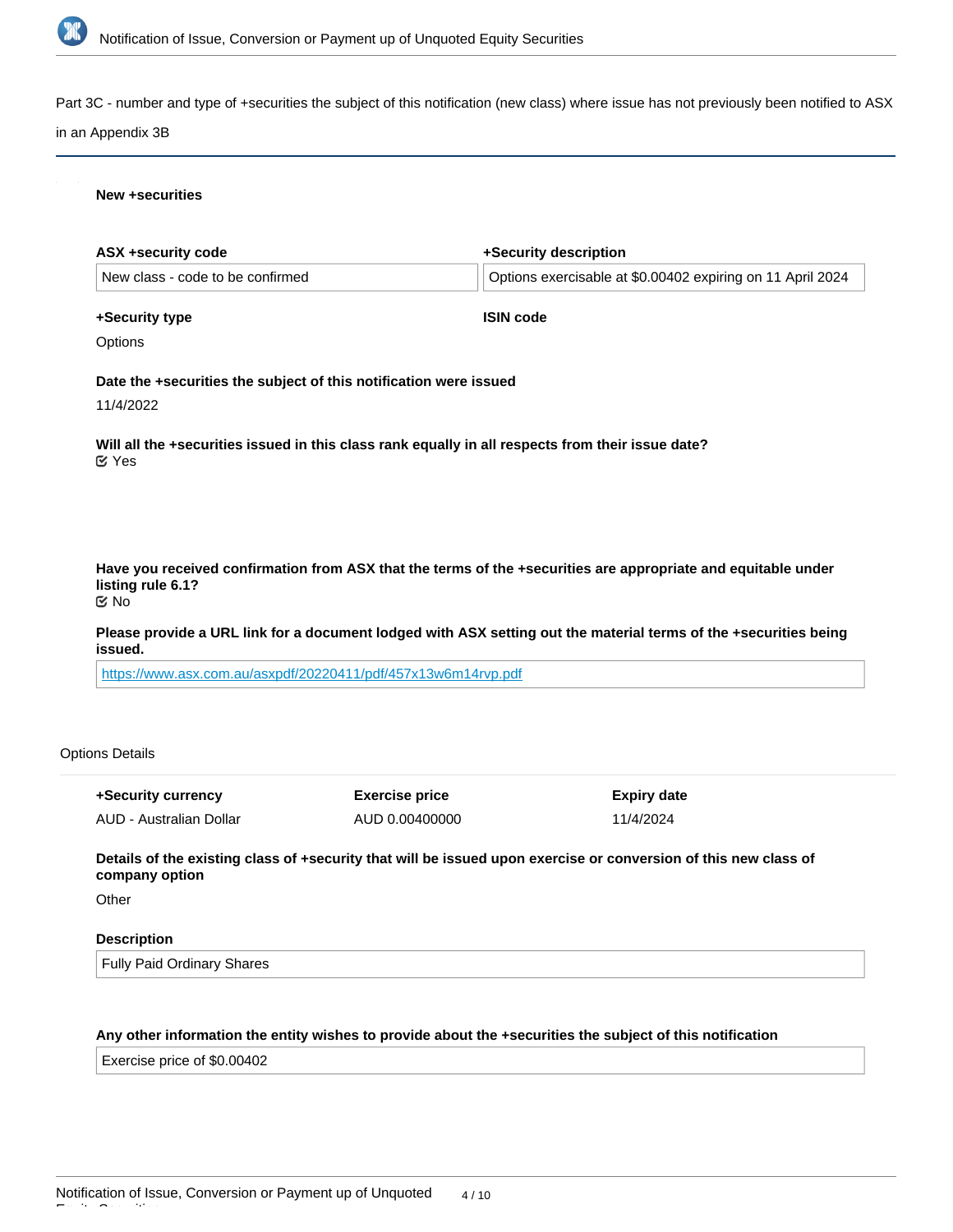

**Please provide any further information needed to understand the circumstances in which you are notifying the issue of these +securities to ASX, including why the issue of the +securities has not been previously announced to the market in an Appendix 3B**

Information provided in Appendix 3B lodged on 11 April 2022

#### Issue details

#### **Number of +securities**

60,000,000

#### **Were the +securities issued for a cash consideration?**

No

#### **Please describe the consideration being provided for the +securities**

Issued upon appointment of Non-Executive Director

#### **Purpose of the issue**

**Other** 

# **Additional Details**

Issued as incentive to newly appointed Non-Executive Director

#### **New +securities**

| +Security description                                      |  |
|------------------------------------------------------------|--|
| Options exercisable at \$0.00429 expiring on 11 April 2025 |  |
|                                                            |  |

#### **+Security type**

**ISIN code**

**Options** 

# **Date the +securities the subject of this notification were issued**

11/4/2022

Equity Securities

**Will all the +securities issued in this class rank equally in all respects from their issue date?** Yes

**Have you received confirmation from ASX that the terms of the +securities are appropriate and equitable under listing rule 6.1?** No

**Please provide a URL link for a document lodged with ASX setting out the material terms of the +securities being issued.**

<https://www.asx.com.au/asxpdf/20220411/pdf/457x13w6m14rvp.pdf>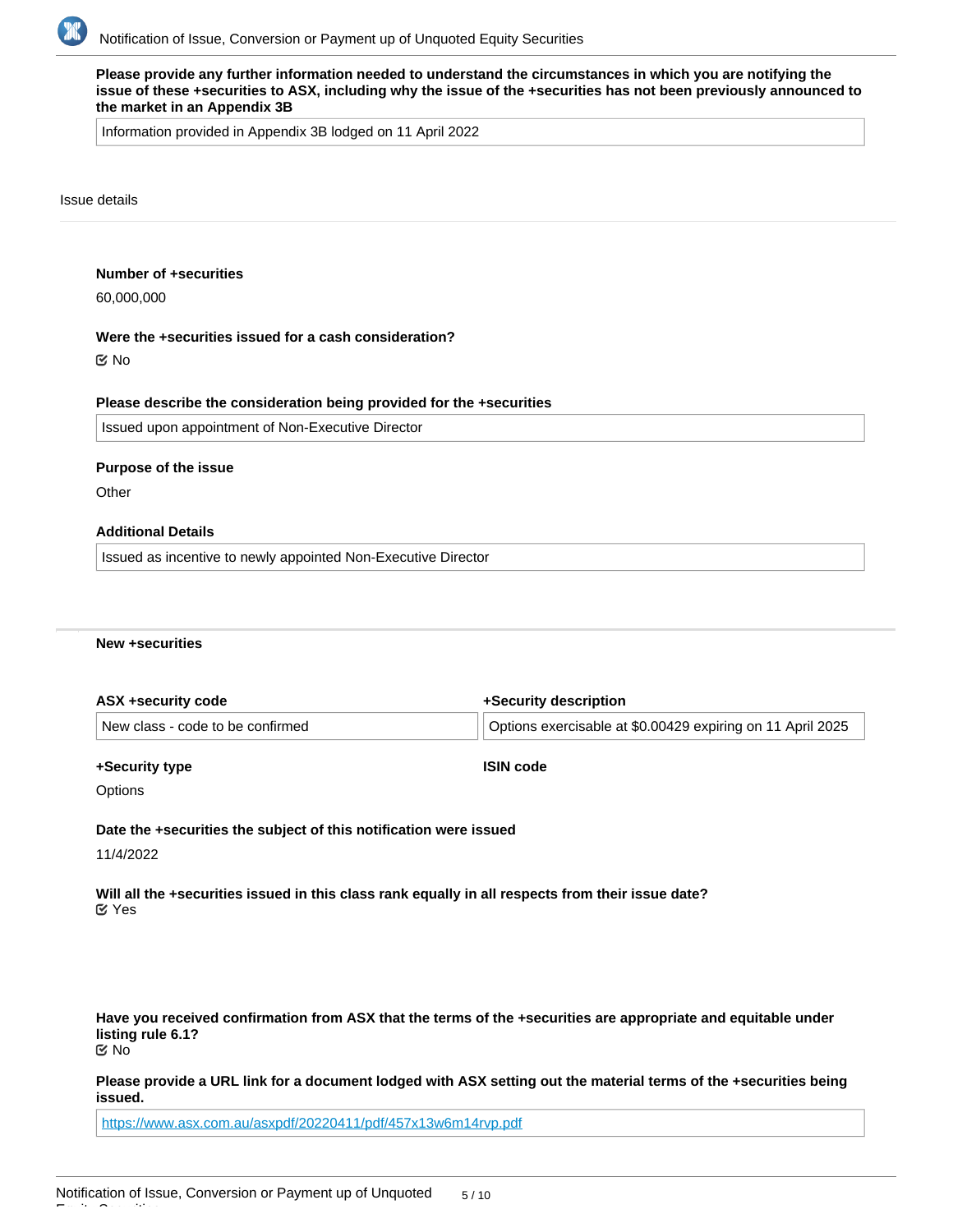

### Options Details

**+Security currency** AUD - Australian Dollar

# **Exercise price** AUD 0.00430000

**Expiry date** 11/4/2025

**Details of the existing class of +security that will be issued upon exercise or conversion of this new class of company option**

**Other** 

### **Description**

Fully Paid Ordinary Shares

### **Any other information the entity wishes to provide about the +securities the subject of this notification**

Exercise price of \$0.00429

**Please provide any further information needed to understand the circumstances in which you are notifying the issue of these +securities to ASX, including why the issue of the +securities has not been previously announced to the market in an Appendix 3B**

Information provided in Appendix 3B lodged on 11 April 2022

#### Issue details

### **Number of +securities**

60,000,000

# **Were the +securities issued for a cash consideration?**

No

#### **Please describe the consideration being provided for the +securities**

Issued upon appointment of Non-Executive Director

#### **Purpose of the issue**

**Other** 

Equity Securities

# **Additional Details**

Issued as incentive to newly appointed Non-Executive Director

# **New +securities**

| ASX +security code               | +Security description                                     |  |
|----------------------------------|-----------------------------------------------------------|--|
| New class - code to be confirmed | Options exercisable at \$0.0045 expiring on 11 April 2026 |  |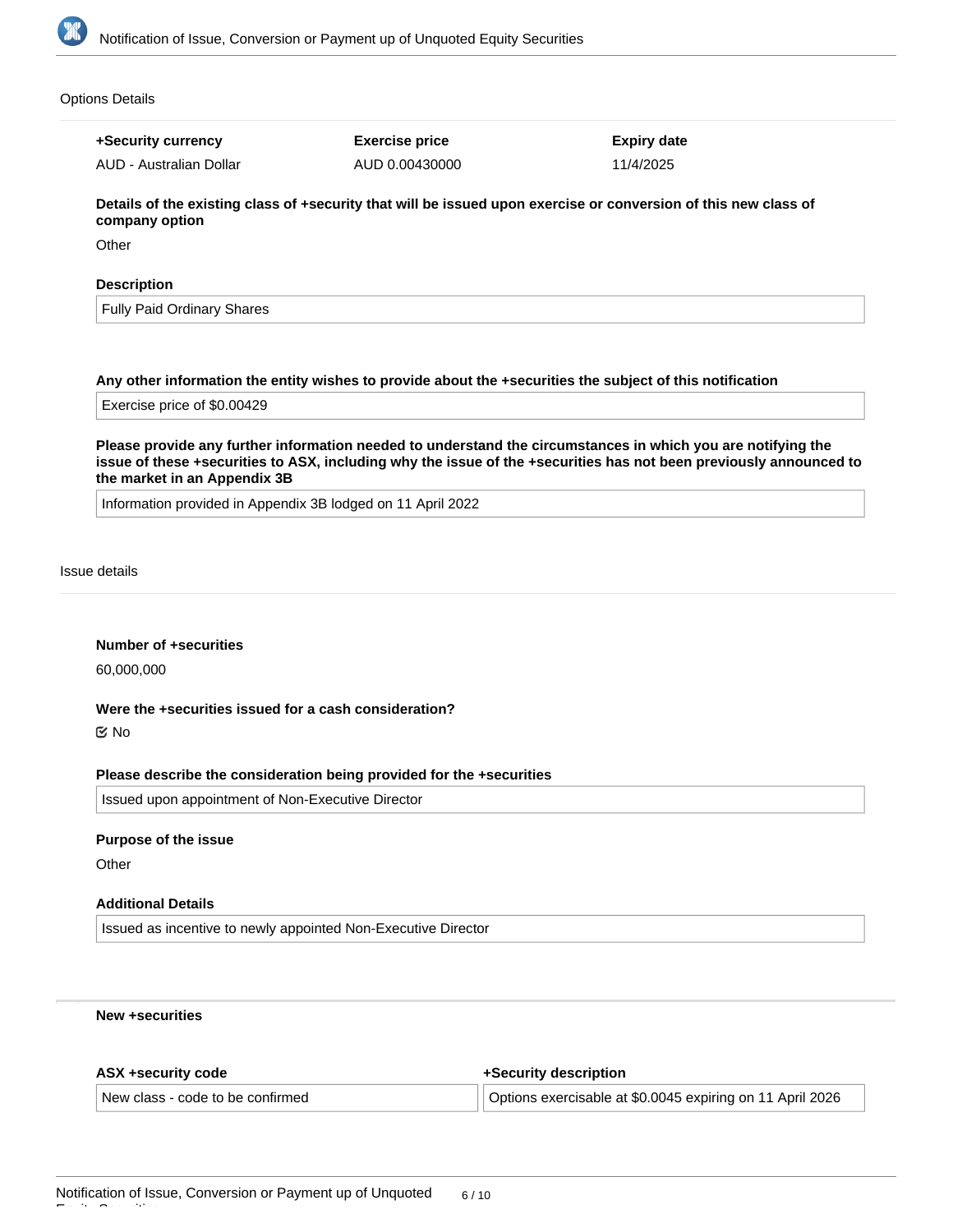

# **+Security type**

**Options** 

**Date the +securities the subject of this notification were issued**

11/4/2022

**Will all the +securities issued in this class rank equally in all respects from their issue date?** Yes

**Have you received confirmation from ASX that the terms of the +securities are appropriate and equitable under listing rule 6.1?**

**ISIN code**

No

**Please provide a URL link for a document lodged with ASX setting out the material terms of the +securities being issued.**

<https://www.asx.com.au/asxpdf/20220411/pdf/457x13w6m14rvp.pdf>

#### Options Details

| +Security currency      | <b>Exercise price</b> | <b>Expiry date</b> |
|-------------------------|-----------------------|--------------------|
| AUD - Australian Dollar | AUD 0.00450000        | 11/4/2026          |

**Details of the existing class of +security that will be issued upon exercise or conversion of this new class of company option**

**Other** 

Equity Securities

### **Description**

Fully Paid Ordinary Shares

#### **Any other information the entity wishes to provide about the +securities the subject of this notification**

**Please provide any further information needed to understand the circumstances in which you are notifying the issue of these +securities to ASX, including why the issue of the +securities has not been previously announced to the market in an Appendix 3B**

Information provided in Appendix 3B lodged on 11 April 2022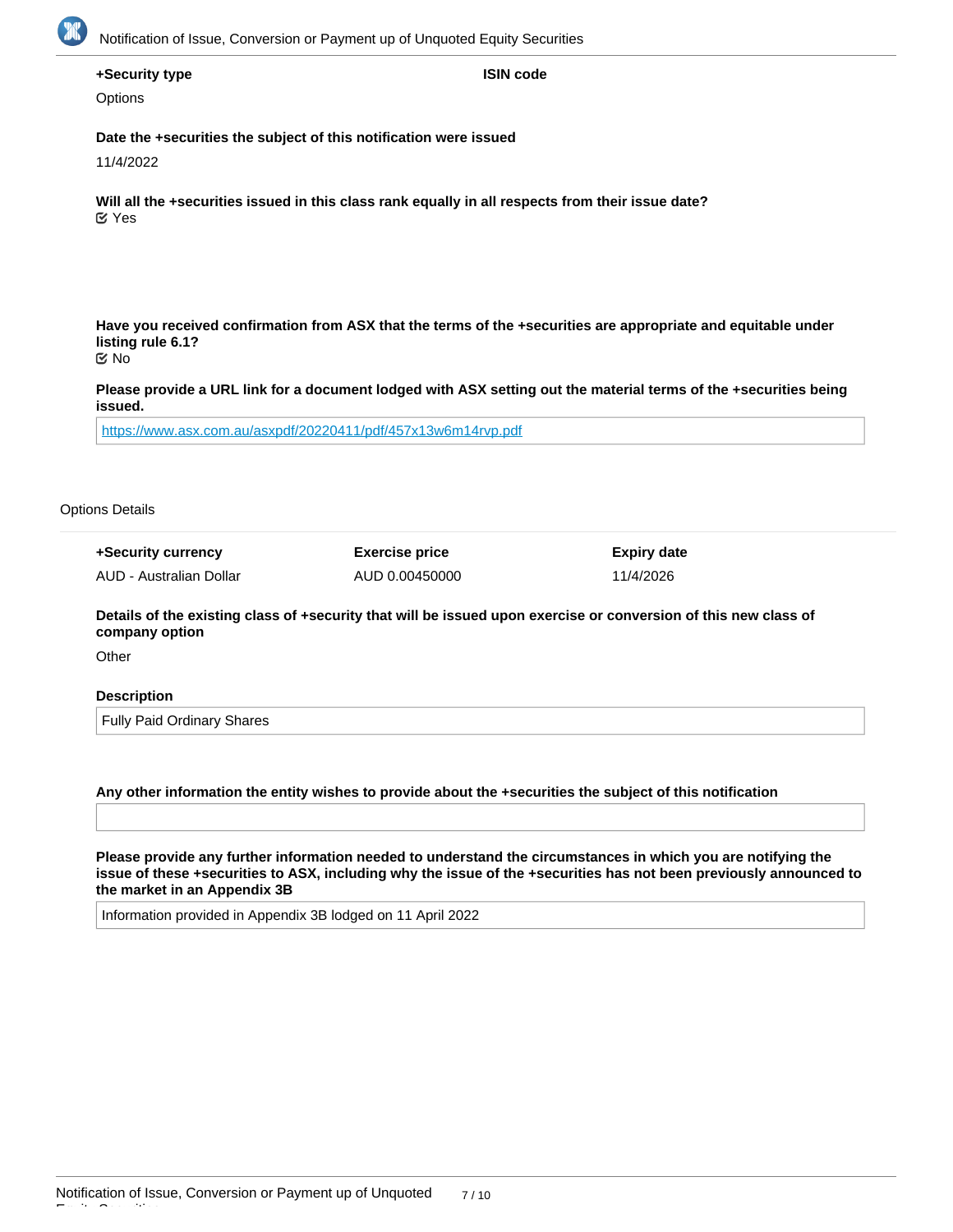

Issue details

# **Number of +securities**

60,000,000

**Were the +securities issued for a cash consideration?**

No

**Please describe the consideration being provided for the +securities**

Issued upon appointment of Non-Executive Director

# **Purpose of the issue**

**Other** 

# **Additional Details**

Issued as incentive to newly appointed Non-Executive Director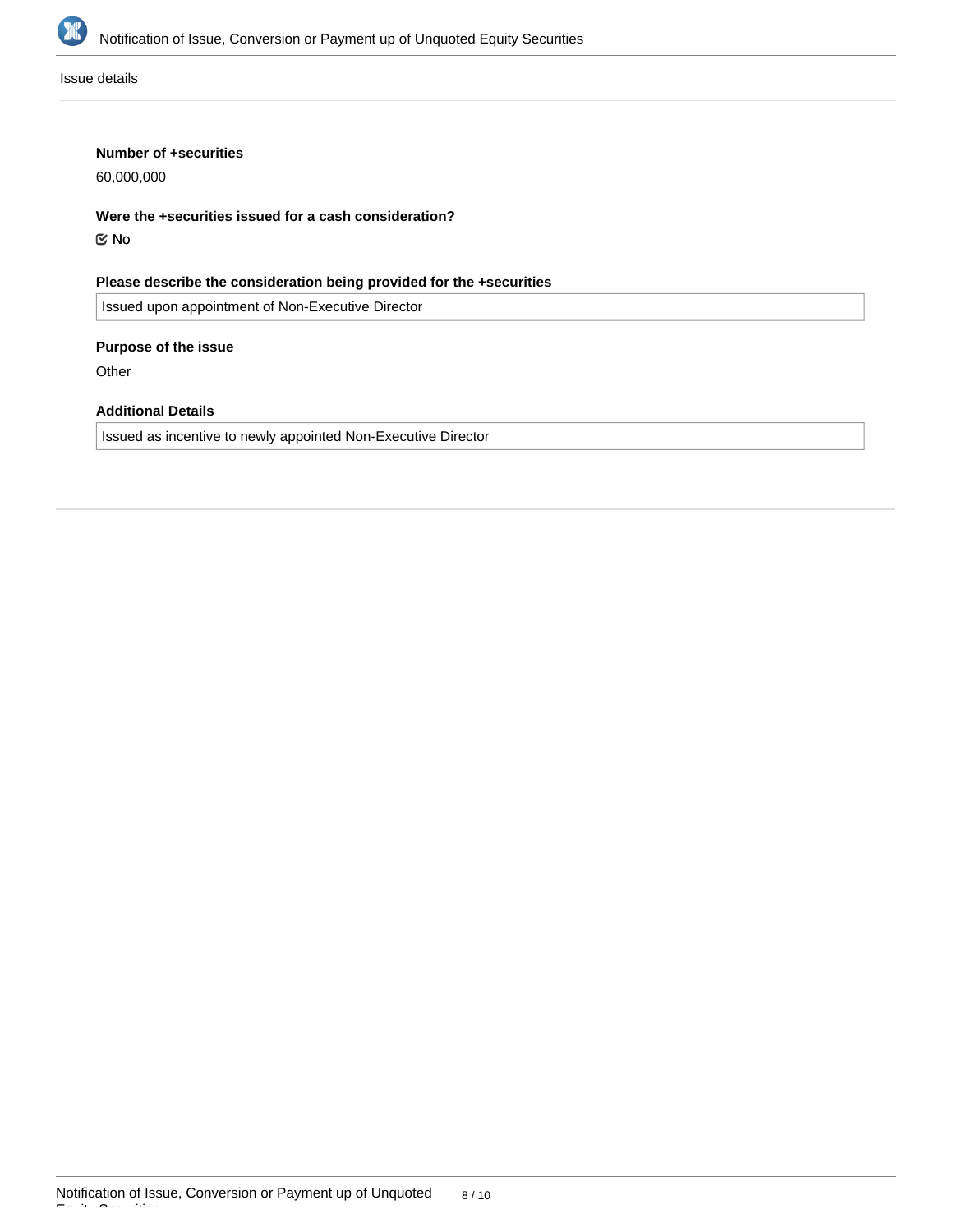

Part 4 - +Securities on issue

**Following the issue, conversion or payment up of the +securities the subject of this application, the +securities of the entity will comprise: (A discrepancy in these figures compared to your own may be due to a matter of timing if there is more than one application for quotation/issuance currently with ASX for processing.) 4.1 Quoted +Securities (Total number of each +class of +securities quoted) ASX +security code and description Total number of +securities on issue** VPR : ORDINARY FULLY PAID 9,344,533,558

**4.2 Unquoted +Securities (Total number of each +class of +securities issued but not quoted on ASX)**

| ASX +security code and description                                                               | Total number of<br>+securities on issue |
|--------------------------------------------------------------------------------------------------|-----------------------------------------|
| VPRAU : OPTION EXPIRING 11-MAY-2023 EX \$0.00402                                                 | 160,000,000                             |
| VPRAV: OPTION EXPIRING 11-MAY-2024 EX \$0.00429                                                  | 160,000,000                             |
| VPRAW: OPTION EXPIRING 11-MAY-2025 EX \$0.0045                                                   | 160,000,000                             |
| New class - code to be confirmed : Options exercisable at \$0.00402 expiring on 11 April<br>2024 | 60,000,000                              |
| New class - code to be confirmed : Options exercisable at \$0.00429 expiring on 11 April<br>2025 | 60,000,000                              |
| New class - code to be confirmed : Options exercisable at \$0.0045 expiring on 11 April 2026     | 60,000,000                              |